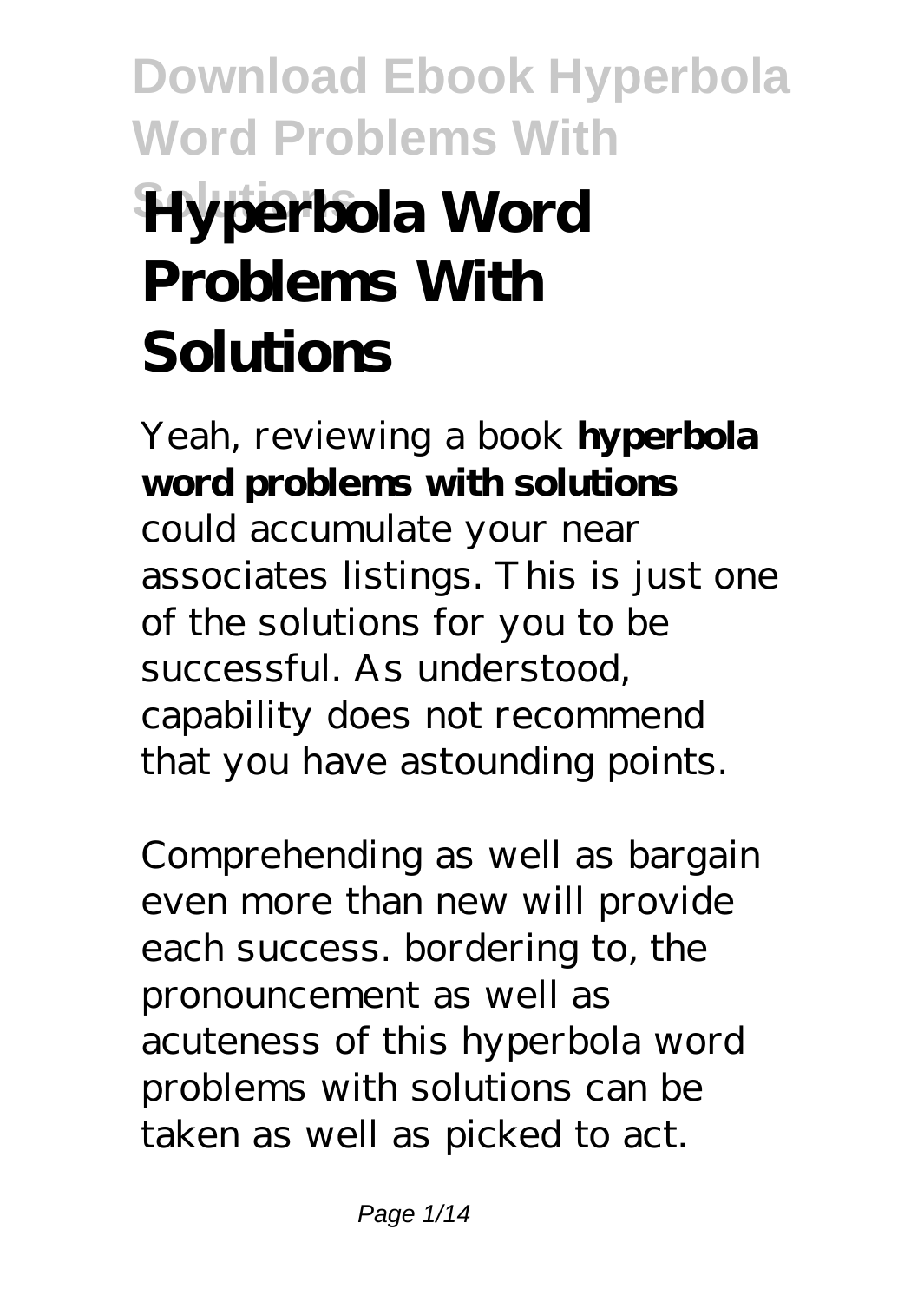**Conic Sections, Hyperbola : Word** Problem, Finding an Equation 10.2 Hyperbola word problem *Situational Problem Solving involving Hyperbola 1* Hyperbolas - Application Problems Solving Applied Problems Involving Hyperbolas Hyperbola | Word Problem Word Problems : Conic Sections (Real-Life) *Application of Hyperbolas Applied problems using hyperbolas 8.4 Hyperbola Notes Ex 3 Hyperbola Problem* Test A (12 to 13) Solving Word Problems Using Conic Sections Situational Problem Involving Parabola 1 **Solve a word problem involving parabolas** CONICS: Parabola 7. Solving Word Problem *Real Life Problem Involving Parabola* Ellipse (Situational Problem) Elliptical Tunnel Page 2/14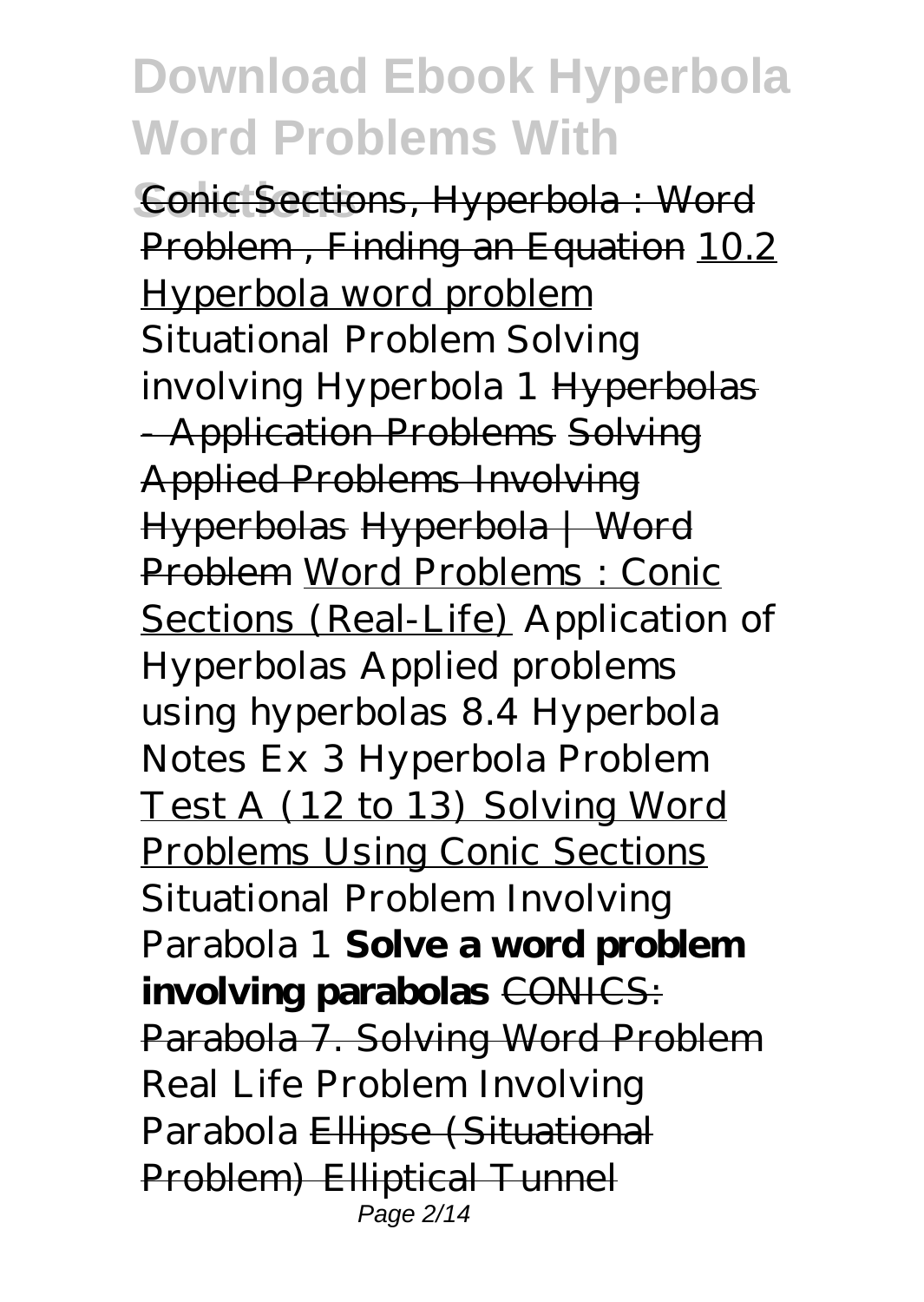**Parabola applications Conic** Section 3D Animation SITUATIONAL PROBLEMS INVOLVING CIRCLE (EX 1) How to find the foci, center and vertices, and asymptotes of a hyperbola

Parabola Satellite Word Problem November19 0850 How To Solve Amazon's Hanging Cable Interview Question PRECAL - 06 Solving Word Problems Involving Conic Sections *1050 7 4 Hyperbola Word Problem*

How to solve problems based on Hyperbola ? - Vol. 1/4Fireworks display. Hyperbola word problem How to solve a word problem involving ellipsis

How To Find The Center,

Vertices, Foci, and Asymptotes of a Hyperbola**Hyperbolas - Conic** Page<sup>-</sup>3/14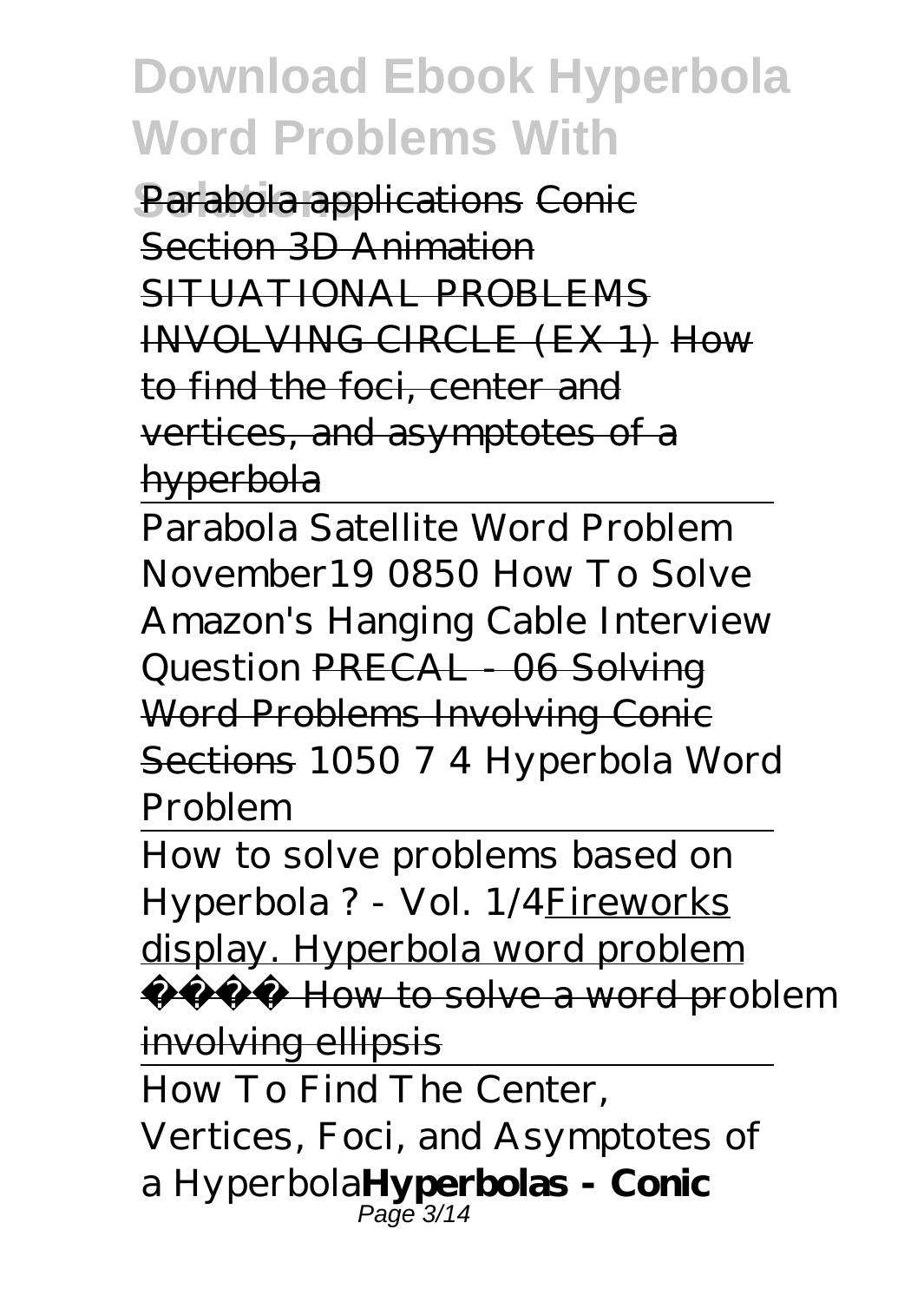**Sections Hyperbola** Word Problems With Solutions Solution : Since the distance from the top of the tower to the centre of the hyperbola is half the distance from the base of the tower to the centre of the hyperbola, let us consider 3y = 150.  $y = 50. (x2/302) - (y2/442)$ = 1. By applying the point A in the general equation, we get.  $(x12/302) - (502/442) = 1.$ 

Word Problems Involving Parabola and Hyperbola

Hyperbola Word Problem.

Explanation/(answer) I've got two LORAN stations A and B that are 500 miles apart. A and B are also the Foci of a hyperbola. A ship at point P (which lies on the hyperbola branch with A as the Page 4/14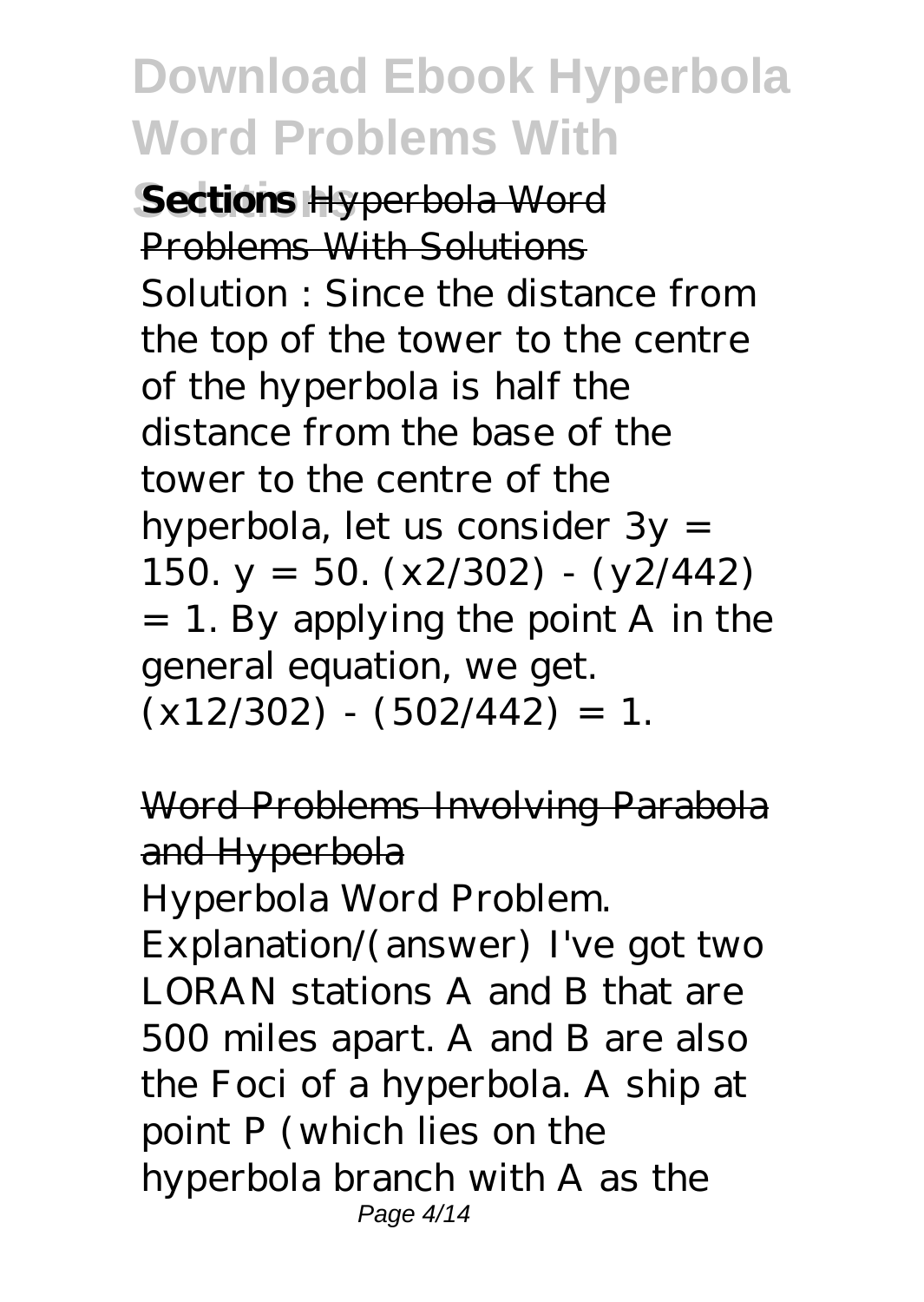focus) receives a nav signal from station A 2640 micro-sec before it receives from B. If the signal travels 980 ft/microsecond ...

Hyperbola Word Problem. Explanation/(answer) | Wyzant  $Ask$  ...

Solving Applied Problems Involving Hyperbolas. As we discussed at the beginning of this section, hyperbolas have realworld applications in many fields, such as astronomy, physics, engineering, and architecture. The design efficiency of hyperbolic cooling towers is particularly interesting. Cooling towers are used to transfer waste heat to the atmosphere and are often touted for their ability to generate power efficiently.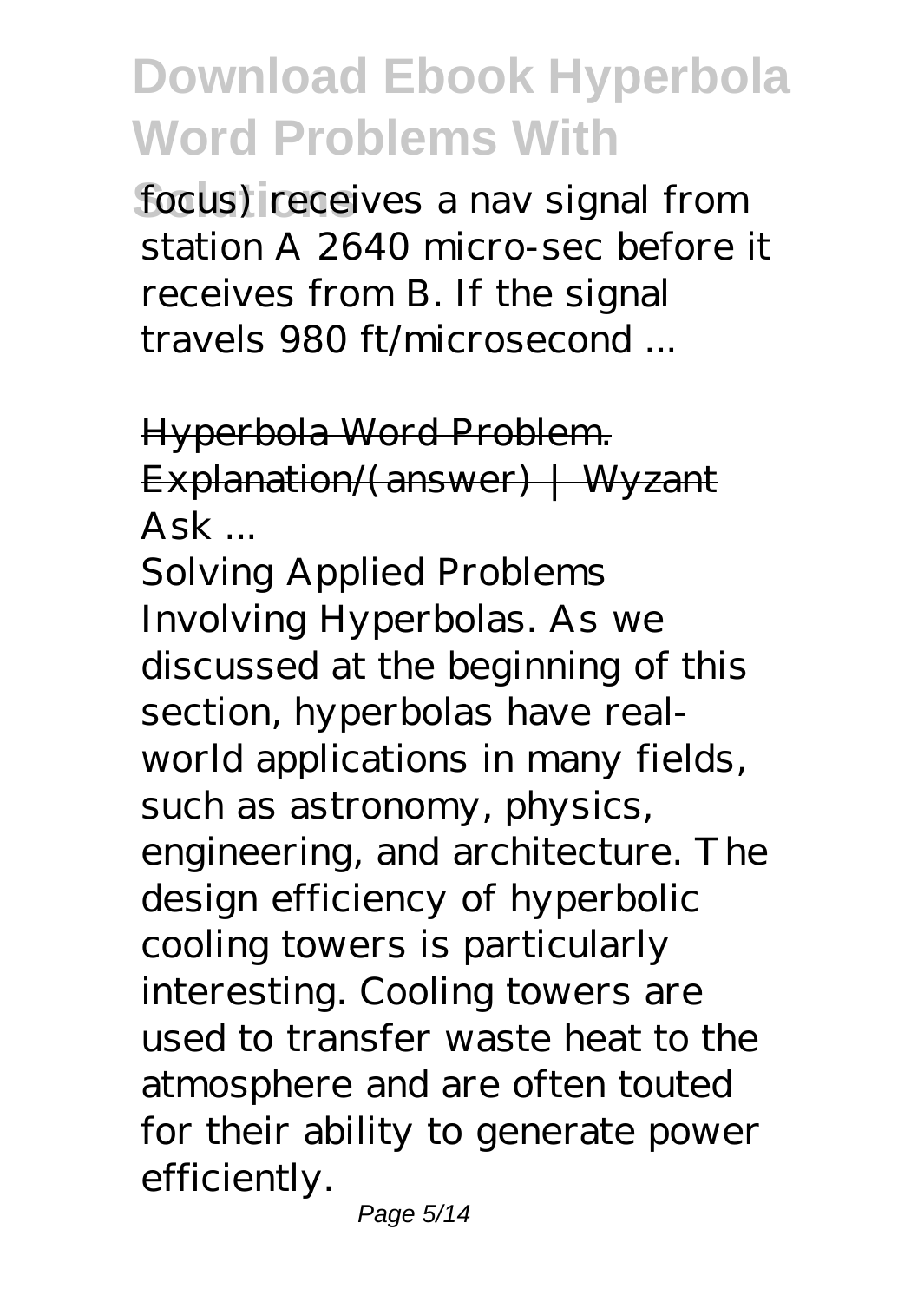Solving Applied Problems Involving Hyperbolas | College ... The transverse axis of a hyperbola is 12 and the curve passes through the point  $P = (8, 14)$ . Find its equation. Exercise 5. Calculate the equation of the hyperbola centered at (0, 0) whose focal length is 34 and the distance from one focus to the closest vertex is 2. Exercise 6

Hyperbola Problems | Superprof  $3(x-1)2-(y+1)22=13(x-$ 1) 2 − ( y + 1) 2 2 = 1 Solution. For problems 4 & 5 complete the square on the x x and y y portions of the equation and write the equation into the standard form of the equation of the hyperbola. 4x2 −32x −y2 −4y+24 = 0 4 x 2 −  $32 x - y 2 - 4 y + 24 = 0$ Page 6/14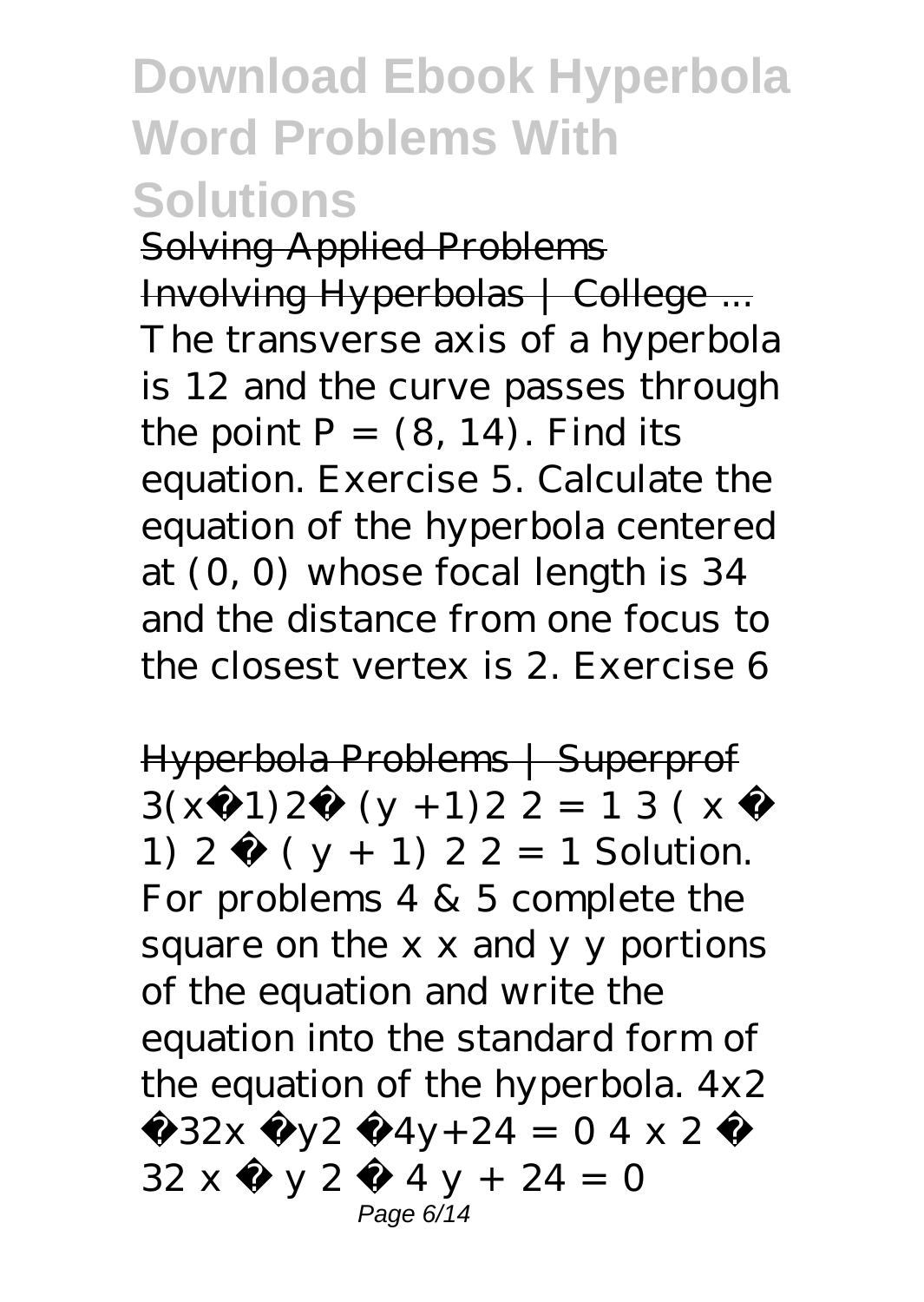**Download Ebook Hyperbola Word Problems With Solution ns** 

Algebra - Hyperbolas (Practice Problems) PRACTICE PROBLEMS ON PARABOLA ELLIPSE AND HYPERBOLA. (1) A bridge has a parabolic arch that is 10 m high in the centre and 30 m wide at the bottom. Find the height of the arch 6 m from the centre, on either sides. Solution. (2) A tunnel through a mountain for a four lane highway is to have a elliptical opening.

#### Practice Problems on Parabola Ellipse and Hyperbola

The equation of the hyperbola is given by: (10/9) x 2 / - 10 y 2 / b  $2 = 1$  Solution to Problem 9 The equation of the hyperbola has the Page 7/14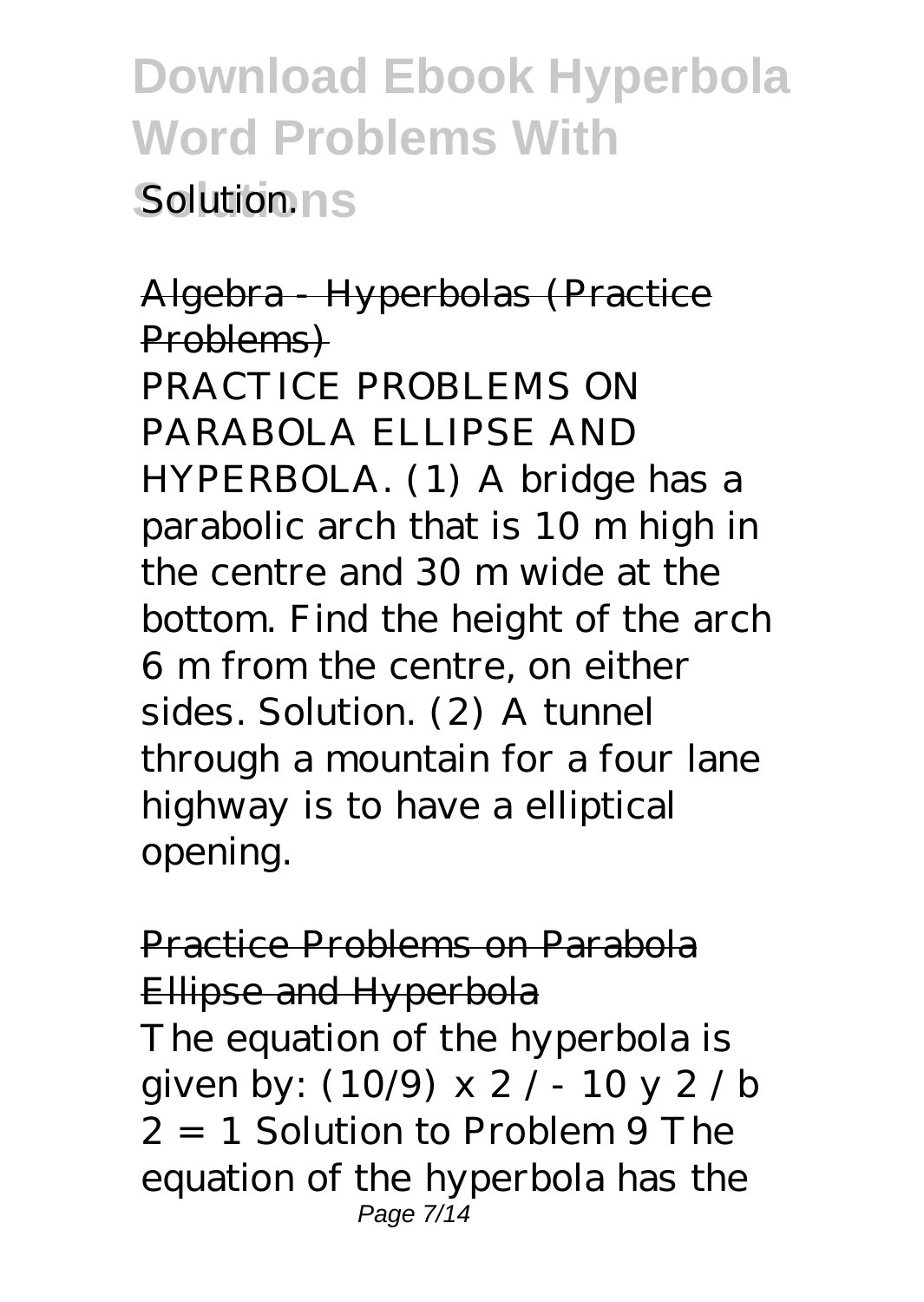form:  $x \frac{2}{a} 2 - y \frac{2}{b} 2 = 1$  Use point (3 , 1) to write: 3 2 / a 2 - 1  $2/b$   $2 = 1$  The asymptote has the form:  $y = +$  or  $-$  (b/a) x, using the point (4,2) that lies on the asymptote we write:  $b / a = 2/4 =$  $1/2$  or  $4 b 2 = a 2$ 

College Algebra Problems With Answers sample 10... Hyperbola word problem? this is really REALLY difficult so if anyone can help me set it up please do -\_-Problem: A cross section of a nuclear cooling tower is a hyperbola with equation:  $x^2 /$  $90^{\circ}2$ .

#### Hyperbola word problem? | Yahoo Answers

 $\setminus$ {{B}<sup>^{</sup>{2}}-4AC>0\), if a conic exists, it is a hyperbola. Note: We Page 8/14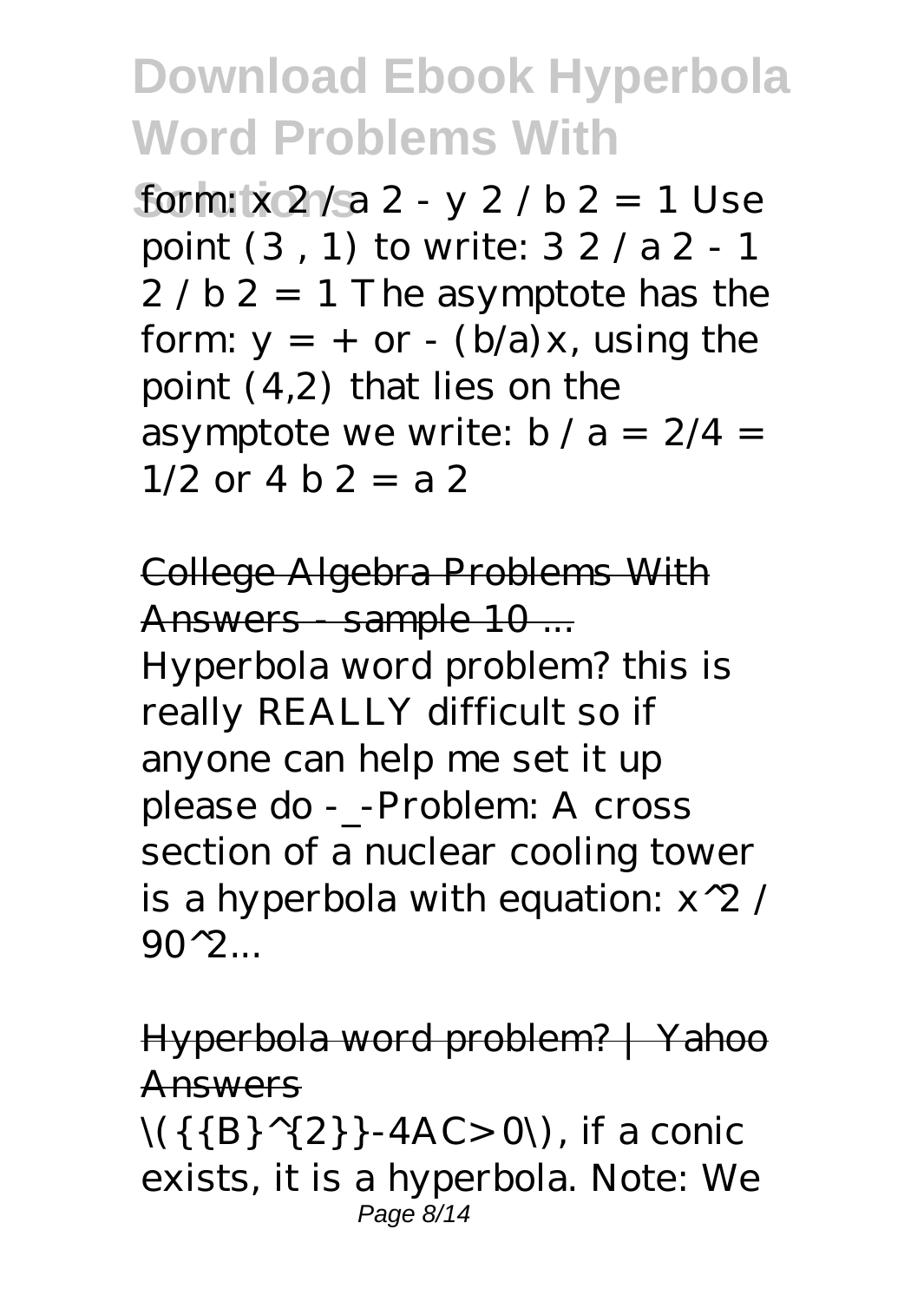can also write equations for circles, ellipses, and hyperbolas in terms of cos and sin, and other trigonometric functions using Parametric Equations; there are examples of these in the Introduction to Parametric Equations section.. Circles. You've probably studied Circles in Geometry class, or even earlier.

Conics: Circles, Parabolas, Ellipses, and Hyperbolas She... Math Word Problems. Get help with your Math Word Problems homework. Access the answers to hundreds of Math Word Problems questions that are explained in a way that's easy for you to understand.

Math Word Problems Questions Page 9/14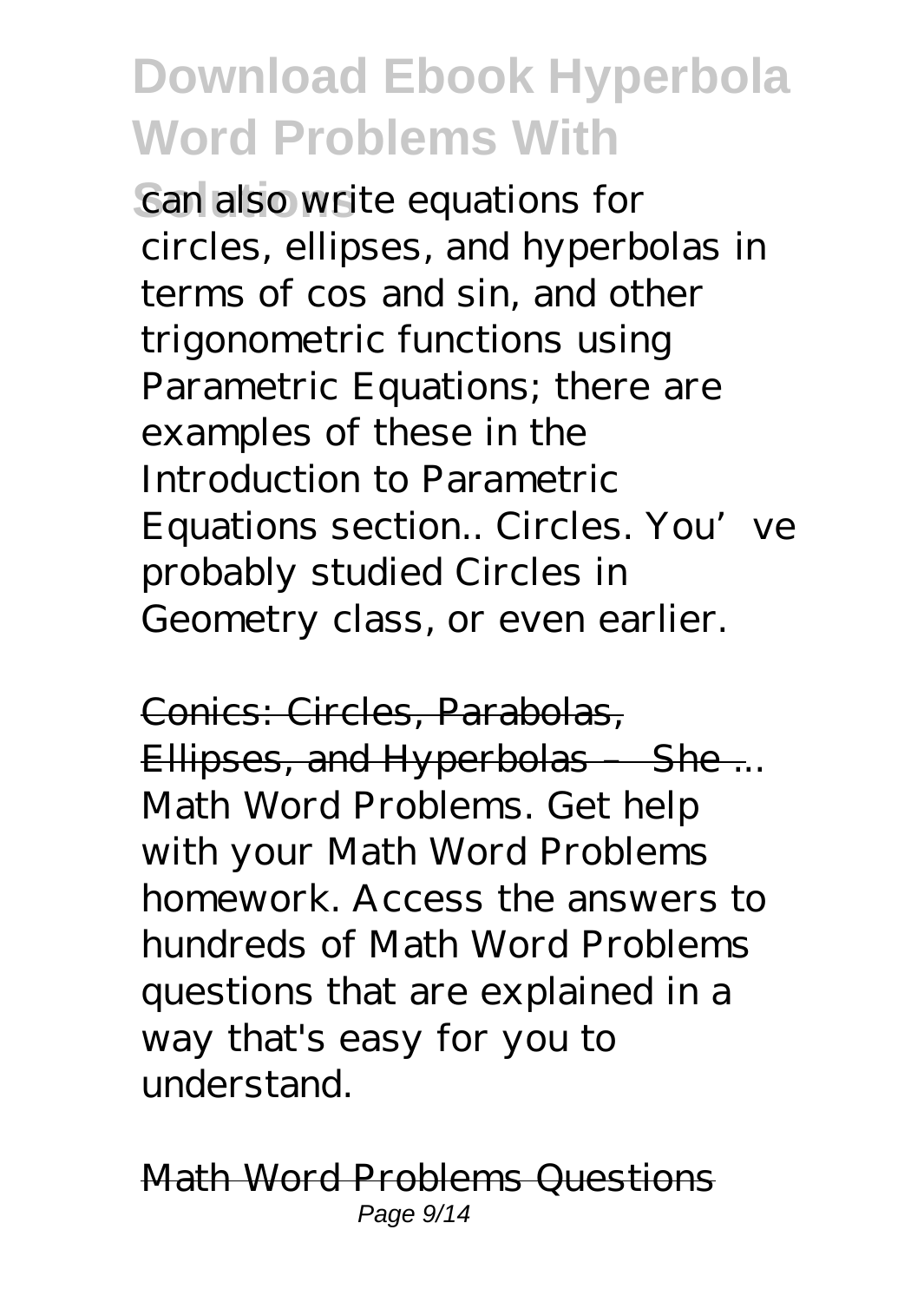**Solutions** and Answers | Study.com Exercise 9. Determine the equation of the parabola with a directrix of  $x + y - 6 = 0$  and a focus at (0, 0). Solution of exercise 1. Determine the equations of the following parabolas and indicate the values of their focal parameter, focus and directrix.

Parabola Problems | Superprof Let  $2 c = 160$  mi then  $c = 80$  mi the difference in distance between the two radar sites measurement is. 200-100= 100 mi then 2 a = 100 mi and a= 50 mi.  $c^{2} = a^{2} + b^{2}$  $h^2$  so  $h^2 = 6400 - 2500 = 3900$ . Equation of the hyperbola is  $x^2/2500 -y^2/3900 = 1$ . Upvote

• 0 Downvote. Add comment.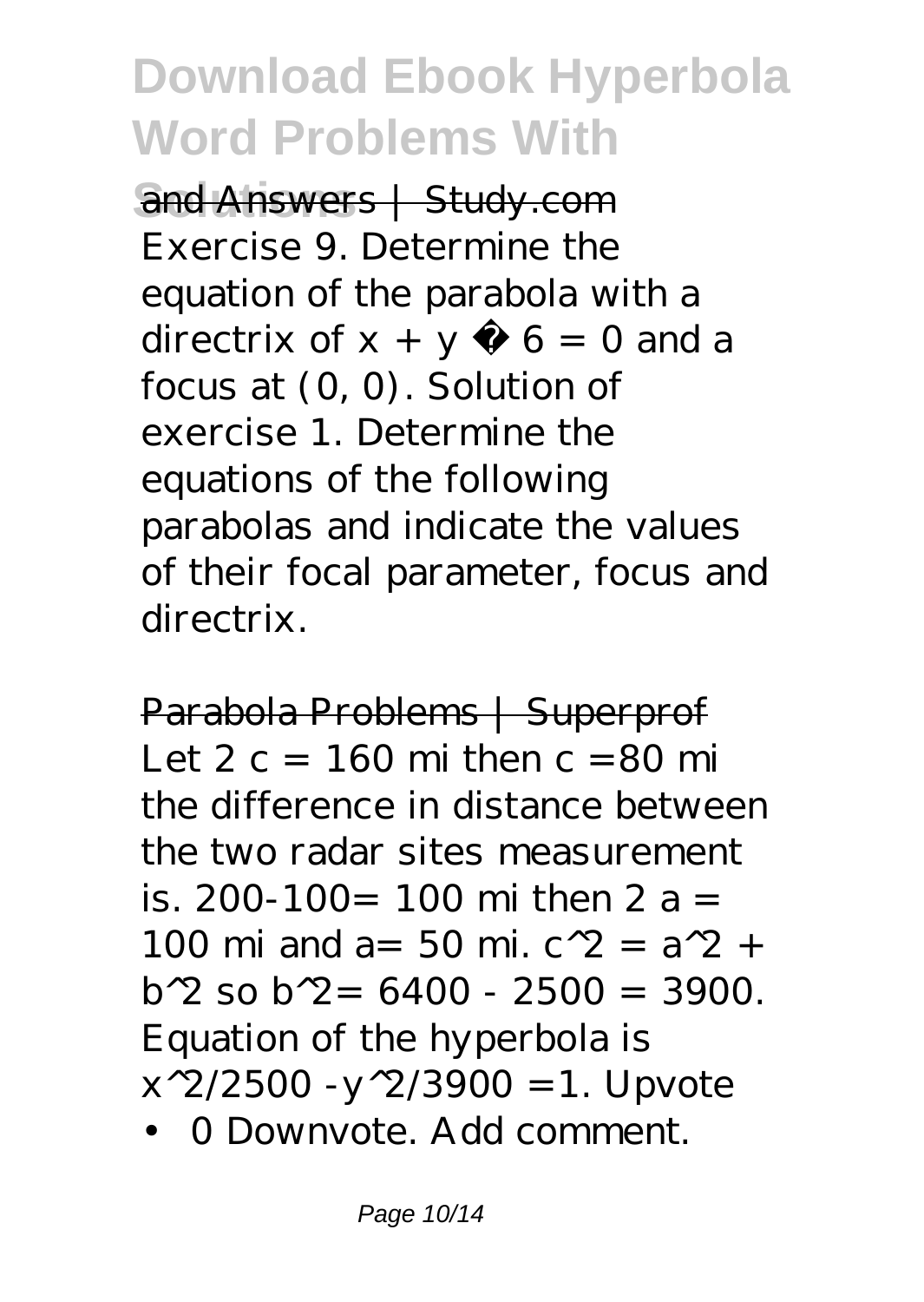**Solution of a hyperbola | Wyzant** Ask An Expert SOLVING PROBLEM IN HYPERBOLA - conic.Bu-Sabeel.com. The Question: In the LORAN ( Lo ng Ra nge N avigation) radio navigation system, two radio stations located at A and B transmit simultaneous signals to a ship located at P. The onboard computer converts the time difference in receiving these signals into a distance difference |PA| - |PB|, and this, according to the definition of a hyperbola, locates the ship on one branch of a hyperbola ( see the figure).

#### SOLVING PROBLEM IN HYPERBOLA - conic.Bu-Sabeel.com Recorded with https://screencast-o-Page 11/14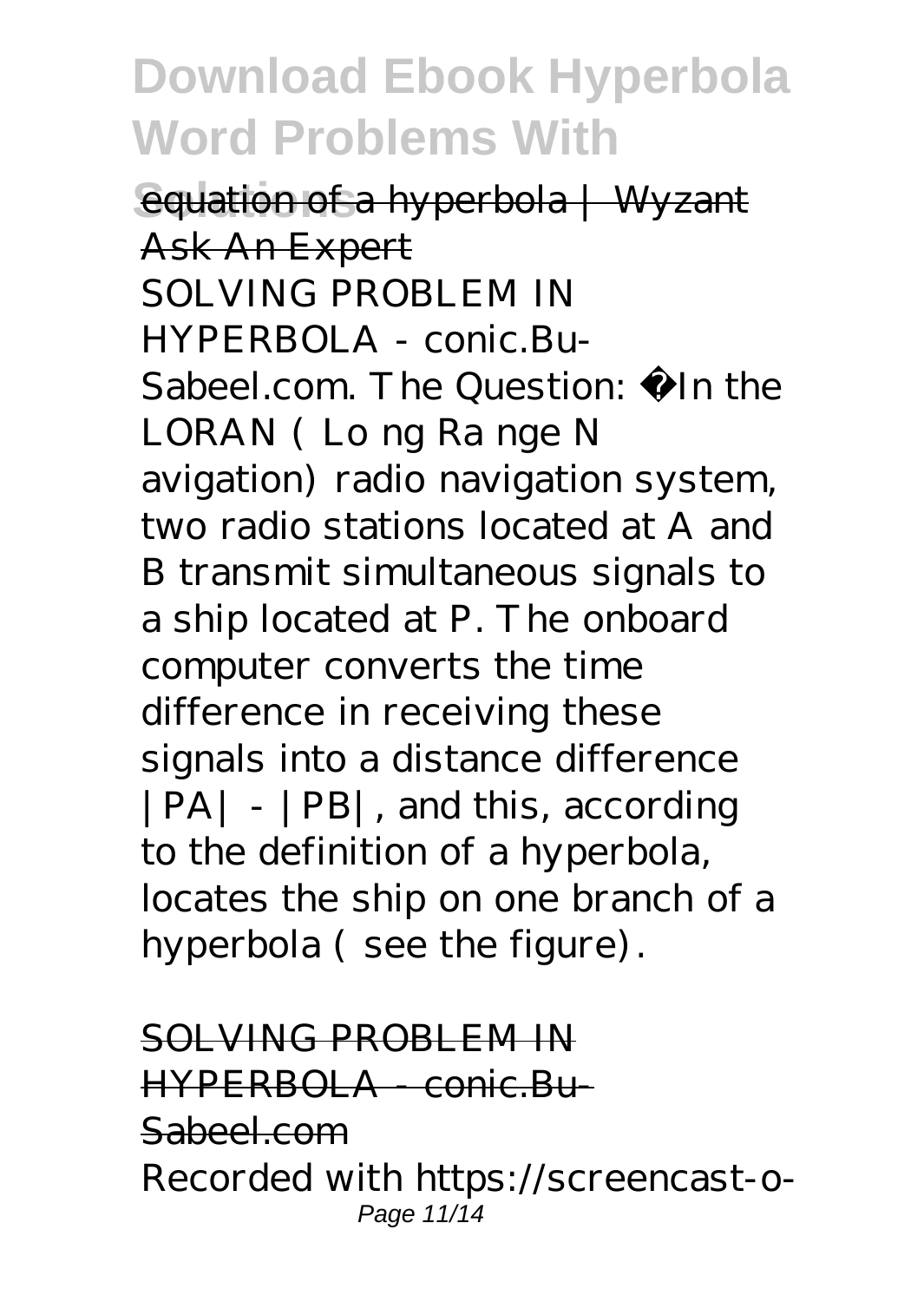**Solutions** matic.com

#### Hyperbolas - Application Problems  $-V$  $\omega$ uTube

More word problems in conic sections. For the conic section hyperbola. Find the hyperbola's equation whose focus on both the sides are  $(0, \pm 5)$  and the transverse axes length is 6. Solution: From the given data the transverse axis is along y-axis and hence the equation is of the form  $\left(y-k\right)^{1/2}/a^{1/2}$  –  $\left(y-k\right)^{1/2}/b^{1/2} = 1$ 

Word Problems Conic Sections | Free Online Math Help Two radio stations are located 150 miles apart, where station A is west of station B. Radio signals are being transmitted simultaneously by both stations, tr... Page 12/14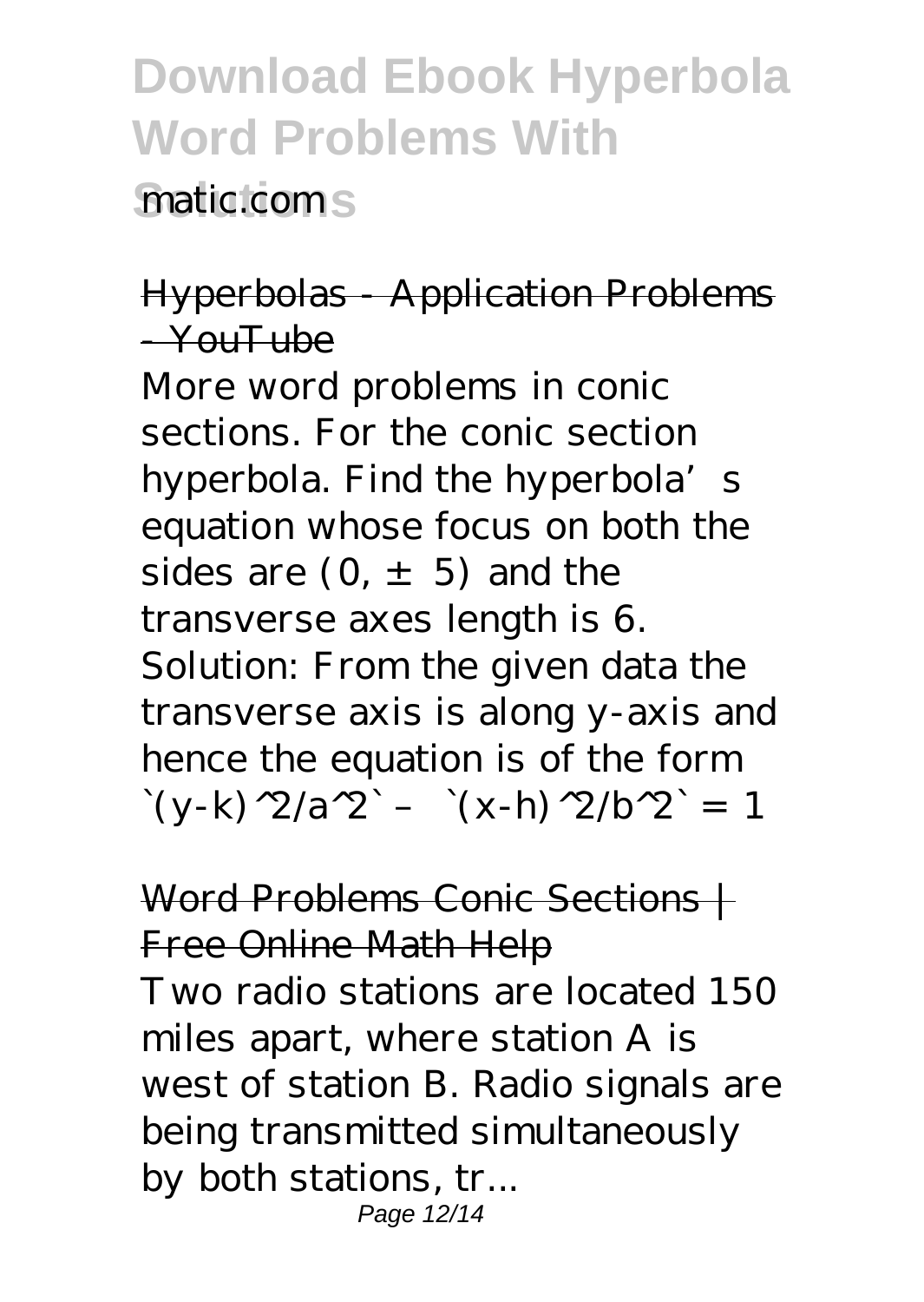Situational Problem Solving involving Hyperbola 1 YouTube We explain Real World Hyperbolas with video tutorials and quizzes, using our Many Ways(TM) approach from multiple teachers. This lesson provides a real world example in which hyperbolas com into play

#### Real World Hyperbolas Tutorials, Quizzes, and Help ...

Find the standard form of the equation of the hyperbola with foci and and vertices and Solution By the Midpoint Formula, the center of the hyperbola occurs at the point Furthermore, and and it follows that So, the hyperbola has a horizontal transverse axis and the standard form of the equation Page 13/14